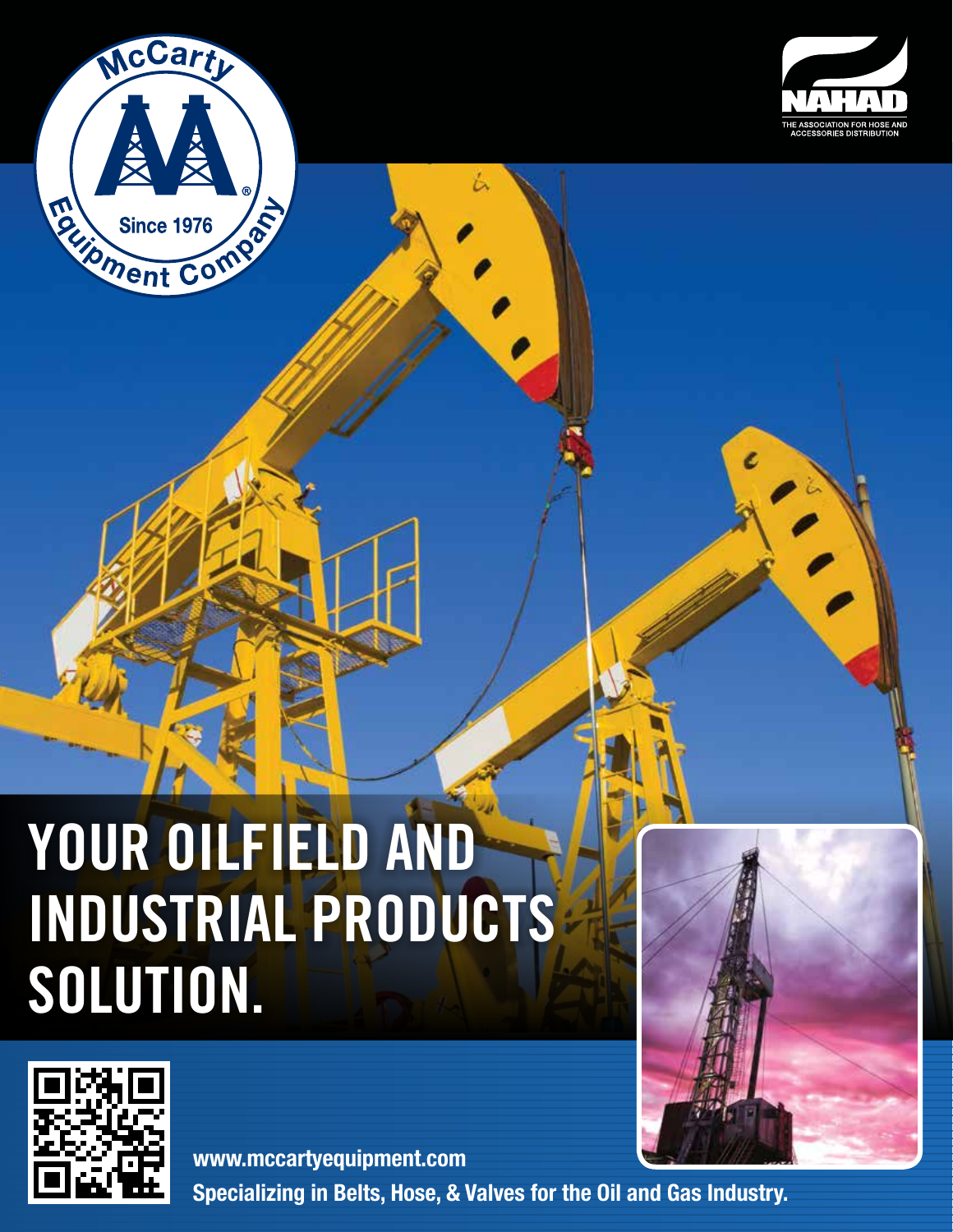# **McCART** EQUIPMEN

Founded in 1976 by R.L. McCarty, McCarty Equipment Company began with a core product base in Abilene, Texas and quickly established the reputation of customer service, product satisfaction, and competitive pricing. Keeping to its core marketplace of being a wholesale



supplier to Oilfield Supply companies, McCarty Equipment broadened its base product line to fill the specialty marketplace. Teaming with major manufacturers such as Anvil International, Balon, Gates, ContiTech, NRP Jones and WIKA, McCarty has developed a partnership with these and other manufacturers to not only sell quality products, but offer service after the sale. With multiple locations throughout the United States, McCarty Equipment is ready to serve your oil & gas supply needs anywhere.

### OUR **POINT OF DIFFERENCE** IS...

Our point of difference is our close proximity to our customer base, our customized solutions, and our value added services.

McCarty Equipment has carefully assembled a team of highly trained managers whose entire focus and commitment revolves around providing customized solutions in specific, high-demand product categories. We are nationally recognized for our expertise in product management, customer product training and service, suggested preventative maintenance, downtime reduction, and throughput/production maximization.

- Our value added services include custom oilfield, hydraulic and industrial hose fabrication as well as customized gasket fabrication.
- As part of GHX Industrial and The United Distribution Group, we have locations throughout North America.
- Since 1976, our unwavering commitment and mission has been to provide unparalleled service to the energy industry.

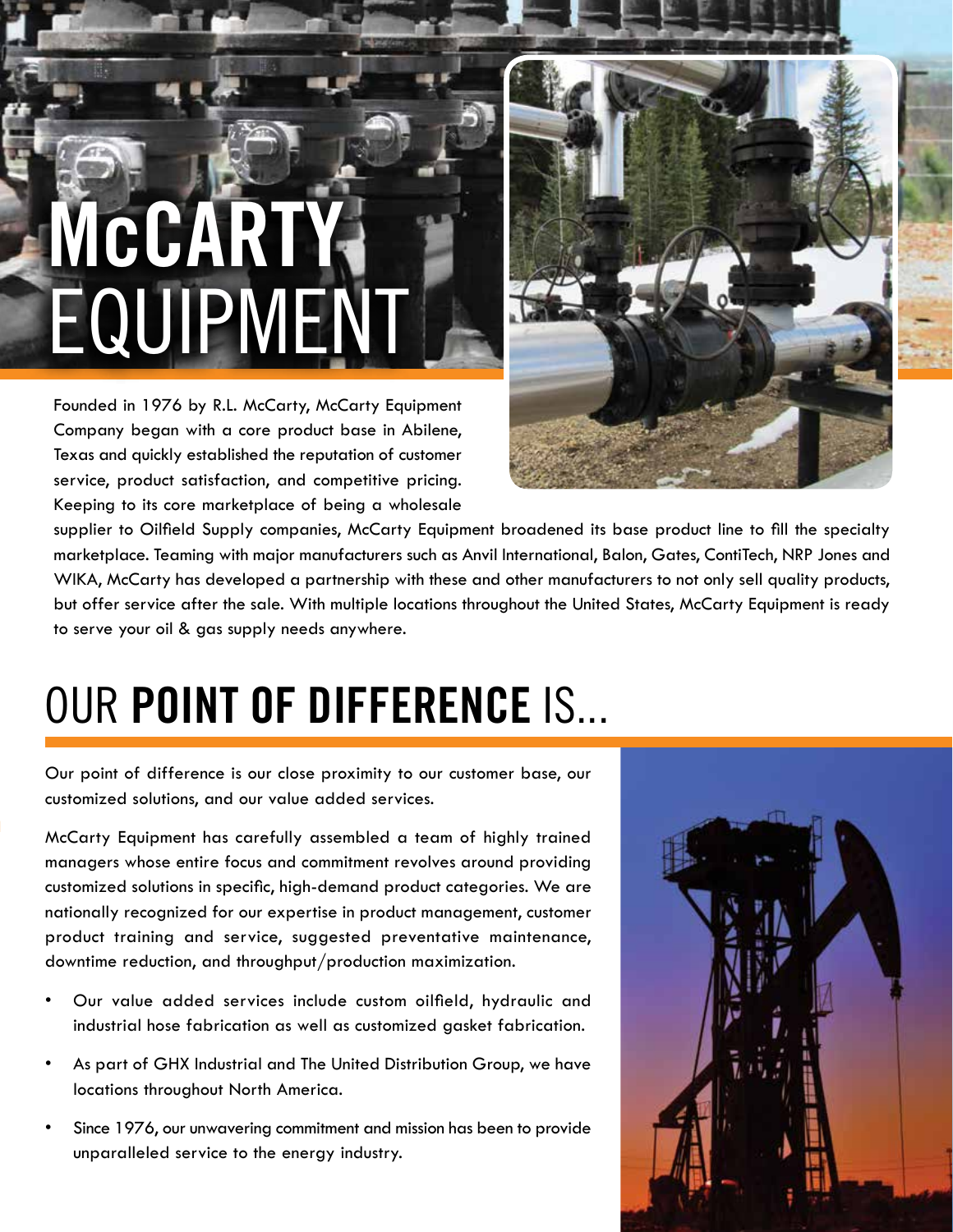### **FABRICATION SERVICES**

McCarty Equipment offers custom hose fabrication services to customer specifications.

- Hydraulic Hose Assembly Fabrication
- Bulk Transport Hose Assemblies
- Cement Fracturing Hose Assemblies
- Grade D and Grade E Test Rotary and Vibrator Fabrication
- Slim Hole Rotary Hose Fabrication
- Choke and Kill Hose Fabrication
- Blowout Preventer Hose (BOP) Fabrication
- Steam Hose Assemblies
- Chemical Hose Assemblies





### **MANUFACTURING** PARTNERS

**Transmission ContiTech Gates** Leeson Love Joy Martin Sproket Maska Master Drive Maury

**Hydraulic Hose** Aeroquip **ContiTech Gates** Manuli **NRP** 

**ContiTech** Eaton **Gates** Kanaflex Kuriyama Novaflex **Texcel Oilfield Hose**

**Industrial Hose**

#### **ContiTech Gates** NRP XPOWER

**Valves** Apollo Balon C&C Gruvlok YVC USA

**Gaskets** Flexitallic Garlock

#### **Couplings/Hose**

**Accessories** Band-It Brennan Campbell Fittings Dixon Kuriyama Midland Perfecting Safeway Stucchi Tompkins

**Gauges** Wika

**MRO** *(Filters, Tools, Clamps, Etc.)* Baldwin Bestolife C&C Cooper Tools Industrial Rubber Kemper Krylon Netco Rigid Tools Tnemec

#### **Piping Products**  Anvil **Flanges** Gruvlok Merit Brass Midland Metals TOP Oilfield **Products** Weld Fittings YVC USA



### **MAJOR** MANUFACTURING PARTNERS



### **ContiTech**







The Right Connection"